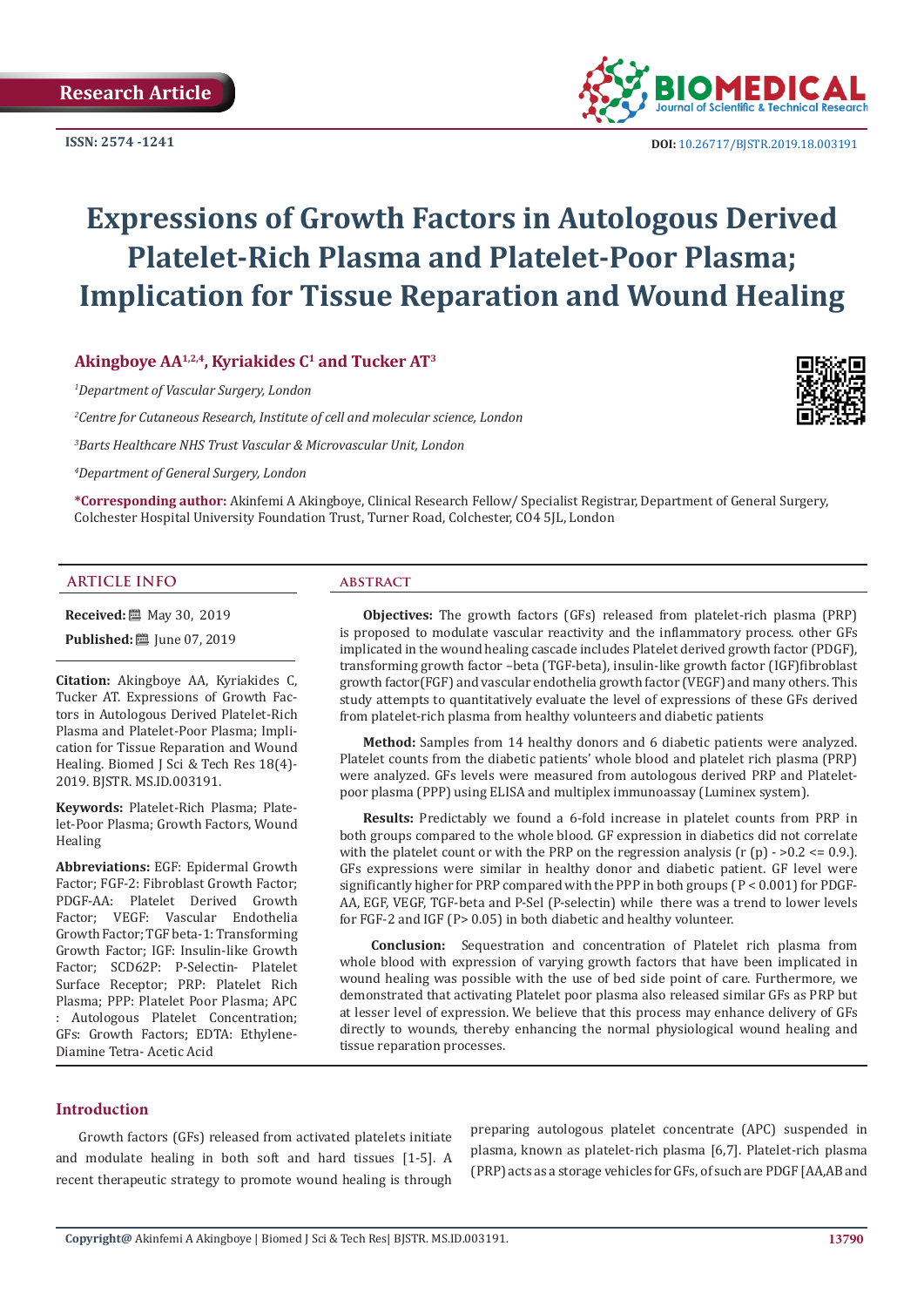BB], TGF-beta 1 & 2, FGF- acid and basic, EGF, IGF and VEG [1,2,8,9] These GFs have been identified as a central player in the wound healing cascade and are known to influence the process of tissue regeneration [1]. Several publications have demonstrated that PRP has a great potential in the field of degenerative medicine and tissue reparation process [3,10]. However, despite the popularity of the use PRP, this novel technique is still plagued with several flaws of which includes inconsistence in the method of preparations and non- reproducibility of the GF expression when attempts are made to quantify their level of expression.

Some authors have alluded that the inconsistence and the difficulty encounter in ascertaining the quality of PRP preparation at a standardized pattern could be as a result of the followings; poor handling technique, the use of animal-derived thrombin for clotting, and fundamental individual idiosyncrasy [6]. To overcome these drawbacks, Anitua et al. developed plasma rich in growth factors (PRGF) by modifying the procedure of PRP preparation [7], has simplified the preparation protocol and replaced the animalderived thrombin with calcium for clotting. In addition, the Pointof-care devices system has helped to standardize the process of PRP preparation and production, which makes it useable at the bedside. This process involves fractionating the whole blood into PRP, platelet -poor plasma (PPP), PRP and red blood with a buffy layer of white cell coat [11], this is then activated by autologous derived thrombin to create a viscous gel known as PRP. Choukroun et al., demonstrated that the variability in the quality of the PRP gel is a function of the sequestration process and the speed of centrifugation, which he described as advanced plasma rich fibrin (soft fibrin clot) and the concentrated growth factor (stiffer fibrin clot) [12]. Therefore, it has been anticipated that the difference in mechanical characteristics may produce a difference in the growth factors expression [12]. However, it is unknown whether there is variability in the pattern expression of GFs from autologous derived PRP or PPP in diabetic patients and healthy volunteers. The purpose of this study was to compare the levels of growth factors released from PRP/PPP from diabetic patients with the chronic ulcers with healthy donors.

#### **Material and Method**

#### **Study Design**

Six male diabetic patients with chronic foot ulcers, age ranging from 45- 68 years as well as fourteen healthy volunteers (5 female and 9 male), age range of 18-40 years were recruited. Research Ethics approval was obtained from the East and City of London Research Ethic committee and informed consent was obtained from all volunteers and patients. In addition, the study protocol conformed to the ethical guidelines of the 1975 Declaration of Helsinki as reflected in approval by the institution's human research review committee. Platelet count from the whole blood and PRP in diabetic patients was analyzed but the platelet count was not measured in healthy donors. The rationale for measuring the Platelet count in the diabetic's patient with other medical condition

was to ascertain the platelet count was within normal range  $(100,000-300,000/\mu l)$ , which was assumed will be appropriate to generate good quality PRP. In addition, this was used to validate the concentrating capacity of the point-of-care device used in this study (Angle Sorin). GFs level from PRP and PPP in both diabetic patients and healthy donors were measured. These was analyzed using the traditional ELISA technique for P-selectin and IGF, whilst the remaining GFs were measured using multiplex fluorescent immunoassay technique (MFI). MFI has a few advantages over ELISA in that it has increased sensitivity, specificity and better reproducibility. The GFs measured with ELISA were not available on the commercial multiplex kit. However, in a study conducted by research animal diagnostic laboratory (RADIL), they showed a correlation of greater than 99.5% between MFI ELISA.

#### **Preparation of Platelet-Rich Plasma**

The PRP was routinely processed in a sterile environment. Six-millimeter anticoagulant citrate dextrose -A (ACD-A) solution was drawn into 60-cc syringe, followed by 54 cubic centimeters of whole blood drawn from a large antecubital vein, the acid dextrose serves to preserve the integrity of the platelet membrane. The blood was gently agitated by mixing the anticoagulant with the blood. The 60 ml of blood was injected into the point of care centrifuge system (Angle, Sorin Group, Mirandola, Italy) and centrifuged for 25 minutes (first hard spin) at 5200rpm, followed by a soft spin at 3200rpm for another 45 minutes. The whole blood is sequestered into a semi-automatic controlled operation mode by centrifugation, through the whole blood separation processing system (Angel; Sorin), which separates the blood into PRP which contains platelet concentrate and leukocyte, PPP and erythrocytes. The desired product (PRP) is usually 10% of the starting volume of the whole.

#### **PRP and PPP Activation**

To initiate the release of the GFs from the PRP, the platelets must be activated, using the potent platelet activator thrombin. Human thrombin was generated from a commercial thermogenesis which consists of [66% volume for volume of Ethyl Alcohol, U.SP.25Mm Calcium Chloride U.S.P], stored at between 15-30°C , as a kit called "Activat" [Sorin Group, Mirandola Modena, Italy 41037]. Thrombin was generated after 12ml of PPP was mixed with the "Activat" beaded material in a pressurized syringe for about 20-25 minutes and the thrombin was squeezed out of the syringe, which generates a total of 4-6ml. Autologous thrombin is preferred in the United Kingdom to pre-prepared bovine thrombin, which has been implicated in the development of antibodies to clotting factor Va, XI and thrombin. The harvested PRP was combined with thrombin for platelet activation to produce the gelatinous material in ratio of 1:10 [volume/volume]. Similarly, the PPP was activated using the thrombin in the same ration. Following activation, the formed gelatinous material was left in a 15ml falcon tube overnight at 4°C, this allows for maximum clot retraction. The supernatant from the gelatinous coagulum was removed after centrifuging for 10 minutes at 3000rmp and is stored at -80°C, until GFs was ready for analysis.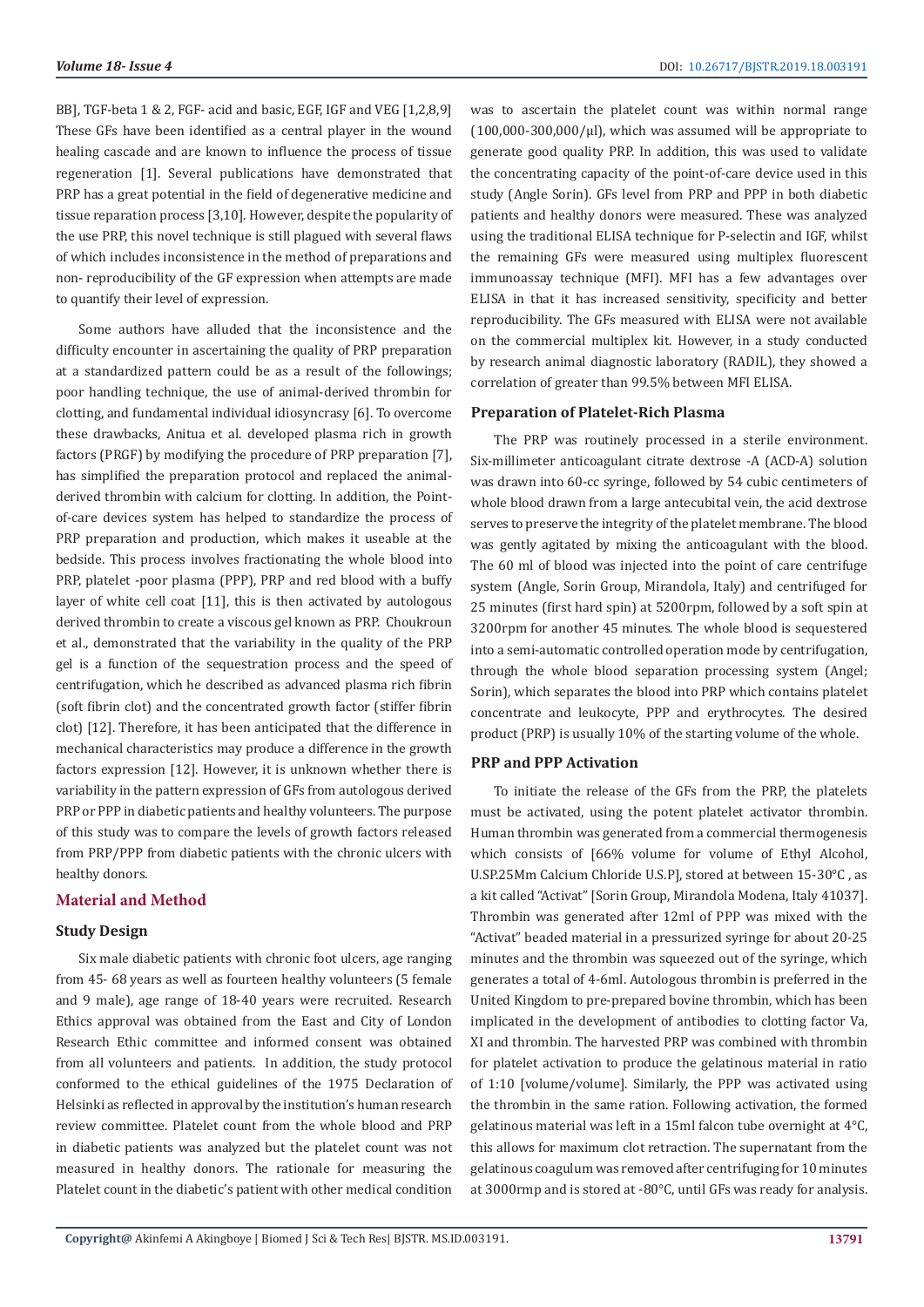The supernatant was much easier to handle when performing the ELISA as compared with the gelatinous coagulum.

# **Hematology Analysis of Whole Blood and Platelet-Rich Plasma**

Blood samples from diabetic patients (5ml of whole blood and 3-5ml of inactivated PRP) were retained in EDTA bottles. Each sample was counted in triplicate and then average (mean +/-SD). Complete blood count was carried out with the Beckman Coulter LH750 analyzer. This step was repeated for the platelet-rich samples.

### **Quantification of Growth factors in Platelet-Rich Plasma and Platelet-Poor Plasma**

The supernatant (post activation) obtained from PRP and PPP that could thaw at room temperature. The MILLIPLEX is based on the luminex Xmap technology, which performs immunoassays on the surface of fluorescent-coded beads known as microspheres [Millipore Corporation 290 Concord rd. Billerica]. IGF and P-Selectin ELISA kits were measured by ELISA (R&D Minneapolis Minn) according to manufacturer's instructions. Briefly, standards of known concentration and PRP/PPP samples were added to a microwell plate with an antibody against each factor. Any growth factor present was bound by the immobilized receptor. Afterwards, any unbound substances were rinsed away, an enzyme-linked polyclonal antibody specific for each growth factor was added to the wells. After a second wash, a substrate solution was added, and the color developed in proportion to the amount of bound growth factor in the first step. The colour development stops once all the substrate have been bound, this was followed by measuring the colour intensity. On the other hand, concentration of TGF-beta1, EGF, VEGF, FGF-2, PDGF-AA and TGH-beta1 were measured with the MILLIPLEX ™ MAP kit. Samples were initially diluted 1:10 in assay buffer and retested at higher dilution if the median fluorescent intensity (MFI) was higher than the value of the top standard. Samples diluted 1:100 for these assays in the kit diluents. All

samples were tested in duplicate. Manufacturer's controls were running and found to fall in the range indicated for the kit.

#### **Statistical Analysis**

Statistical analysis was carried out using a linear model based on log transformed values of the growth factors. PRP and PPP groups for each of the diabetic and healthy groups separately. In addition, the mean difference, 95% confidence interval and the n-fold increase of PRP to PPP was derived. Relationships between platelet count and growth factors was investigated using a linear regression model. Correlations between growth factors and PRP count and GFs and platelet count were assessed by Pearson's correlations. Normality checks and model checks were also carried out and no major violations of statistical assumptions were noted All analysis was carried out at the 5% (2 -tail) level of significance.

### **Results**

#### **Hematology Analysis of Platelet-Rich Plasma**

Complete blood count analysis was performed on the whole blood and platelet-rich plasma samples from the six diabetic patients. The platelet separation system increased the platelet count on average from 334,400 ± 117,000 platelet/ µL to 1,995,000  $\pm$  805,000 platelet/µL. The Platelet baseline value ranged from 130,000 to 500,000 platelet/ $\mu$ L. The platelet separating system resulted in an average 6-fold increase in platelet concentration. The platelet rich plasma group was significantly higher in platelet number than the baseline whole group, with a value  $p > 0.0005$ .

#### **Quantification of Growth Factors**

The quantification of the GFs from the PRP was determined in both the normal control and the diabetic patients. The expression of the GFs in both groups appeared similar. Conversely, when the expression of GFs from PRP were compared with the PPP; TGFbeta1, EGF, PDGF-AA and VEGF were significantly greater in diabetic patient and the healthy donors (Table 1a).

**Table 1a:** The expressions of growth factors were measured in duplicate for the 6 diabetic patients.

| <b>Growth factors in</b><br><b>Diabetic</b> | <b>Comparison increase</b> | n-fold  | Lower 95%<br>(Confidence interval) | Upper 95%<br>(Confidence interval) | <b>P</b> -Values |  |
|---------------------------------------------|----------------------------|---------|------------------------------------|------------------------------------|------------------|--|
| EGF                                         | PRP vs PPP                 | 4.5698  | 2.5796                             | 8.096                              | < 0.0001         |  |
| $FGF-2$                                     | PRP vs PPP                 | 1.0414  | 0.6707                             | 1.617                              | 0.848            |  |
| PDGF-AA                                     | PRP vs PPP                 | 68.6203 | 68.6203                            | 39.1449                            | < 0.0001         |  |
| <b>VEGF</b>                                 | PRP vs PPP                 | 4.2307  | 4.2307                             | 1.8853                             | 0.0015           |  |
| TGFb1                                       | PRP vs PPP                 | 27.3338 | 27.3338                            | 11.4127                            | < 0.0001         |  |
| IGF                                         | PRP vs PPP                 | 1.0983  | 1.0983                             | 1.0285                             | 0.0078           |  |
| SCD62P                                      | PRP vs PPP                 | 2.7370  | 2.7370                             | 2.2172                             | < 0.001          |  |

# **Comparison of Growth Factor Levels in Diabetic Patients (PRP vs PPP)**

In this study PPP was used as the benchmark in which the n-folds increase for the GFs from the PRP were estimated. The mean content (±SD) of PRP versus PPP in EGF was 234.9± 193.8 pg/ml: 31.9 pg/ml with 5 fold increase, FGF-2; 49.2 ±33.64pg/ml : 49.2± 42.21pg/ml with no increase, PDGF-AA; 104.8± 101 ng/ml: 1.125± 0.674ng/ml had 68 fold increase; VEGF; 0.888 ± 0.97ng/ml: 0.167 ±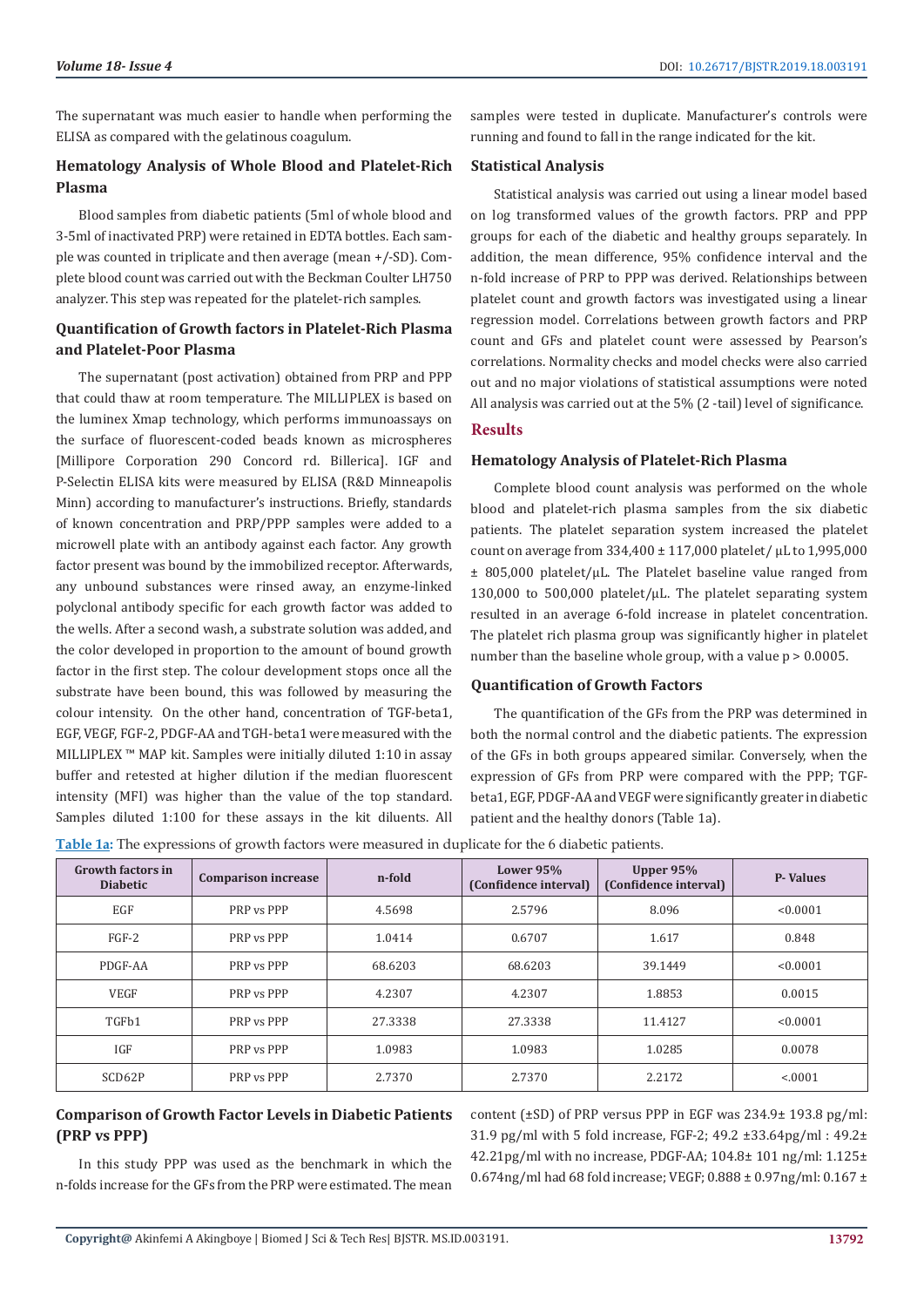0.180ng/ml with a 4 fold increase, TGF-beta1; 28.384 ± 14.63ng/ml with a 27 fold increase. No significant was found in IGF in this study, IGF in PRP was 115.1± 32.54pg/ml: 106.1± 102.2 pg/ml in PPP. The level of platelet activation was estimated by the concentration of the P-selectin, there was two-fold increase in the value of the P-Selectin in PRP (161.5  $\pm$  113.6pg/ml) compared to PPP(65.2  $\pm$  17.67 pg/ml), which is statistically significant <0.0001 (Table 1b). GF expression in diabetics did not correlate with the platelet count nor with the PRP on the Pearson's correlation coefficients analysis (rp) (r(p)- >0.2≤ 0.9). Relationships between platelet count and growth factors were investigated using a linear regression model, this was only performed for the four most significantly expressed GFs and the p value results are as follows: PDGF-AA;0.7157, VEGF;0.6616, TGF-1;0.3740, EGF;0.6499. None of the correlations were significant, and the correlations appear to be quite weak (maybe because of the sample size). A scatter plot of these GFs is shown in Figure 1a-1d with a linear regression line superimposed.Plots with Linear Regression Line superimposed for the 4 most expressed growth factors.



**Figure 1a:** Linear regression of platelet concentrate against VEGf (vascular endothelial growth factor).







**Figure 1c:** Linear regression of platelet concentrate against TGF beta-1(Transforming growth factort beta-1).



**Figure 1d:** Linear regression of platelet concentrate against TGF beta-1(Transforming growth factort beta-1).

# **Comparison of Growth Factor Levels in Healthy Donor (PRP vs PPP)**

A similar trend was noticed in the GFs expression in the healthy group, but the mean value appears higher in the healthy donor. The exception is the expression of VEGF and TGF-beta1 which are higher in the diabetic group. As explained above PPP was used as the benchmark in this study. EGF in PRP to PPP was (463 ± 259 pg/ml : 31.9pg/ml) which is a fold increase; FGF (136 ± 110.6pg/ml : 59.8 ± 48.98pg/ml), a 2 fold increase, PDGF-AA (123.6 ± 8.30ng/ml: 1.51  $\pm$  1.04ng/ml) a 70 fold increase, VEGF (0.688  $\pm$  0.808ng/ml: 0.136  $\pm$ 0.132ng/ml) a 40 fold increase and IGF (122.7 ± 20.89pg/ml: 128.4 ± 21.57pg/ml), no increase. The activities of P-Selectin estimating level of platelet activation of PRP (275.1±115.2pg/ml) are again two-fold higher compared with PPP  $(117.9 \pm 129.8 \text{pg/ml})$ . Table 1 showed the n-fold increase in the expression of the GFs in both diabetic patients and healthy volunteer as it relates to the chosen confidence interval of P=0.05. A linear regression analysis was used to determine whether a correlation existed between platelet count and growth factor concentration in the diabetic group. The correlation was done for the four most highly expressed GFs (VEGF,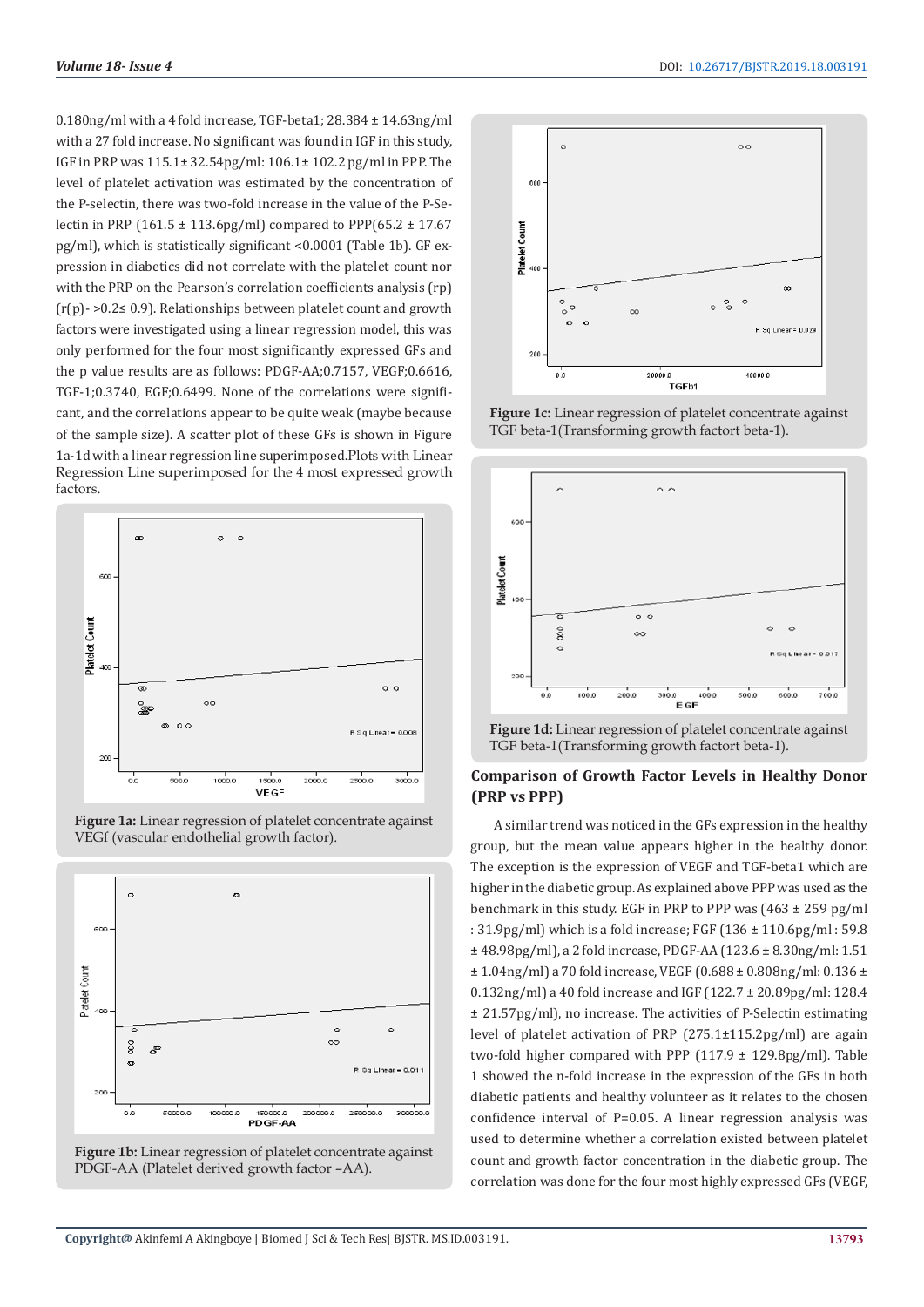TGF, PDGF and EGF). Figure 2a-2d is the graphic illustration of the correlation. None of the parameters was statistically significant predictor of PRP count, this might be due to the small sample size or to apparently paradoxically low secretion of GFs in patients with very high platelet concentration. Surprisingly overall, there is no evidence of a linear relationship between platelet count and GFs expression.



**Figure 2a:** Plot of Platelet concentrate against VEGF. The 4 graphs representing linear regression of the 4 most expressed growth factors with platelet count in diabetic patients.



**Figure 2b:** Plot of Platelet concentrate against PDGF.



**Figure 2c:** Plot of Platelet concentrate against TGF-beta 1.



**Figure 2d:** Plot of Platelet concentrate against EGF.

There is no evidence of a linear relationship between platelet count and the expression growth factor (the 95% confidence interval for the slope contains the value zero and therefore is not statistically significant) the p values are as follow PDGF -0.7157,VEGF-0.6616,TGF-1-0.374, EGF -0.6489.

| <b>Growth factors in</b><br><b>Healthy volunteers</b> | <b>Comparison increase</b> | n-fold  | Lower $95%$<br>(Confidence interval) | Upper 95%<br>(Confidence interval) | <b>P-Values</b> |
|-------------------------------------------------------|----------------------------|---------|--------------------------------------|------------------------------------|-----------------|
| EGF                                                   | PRP vs PPP                 | 11.0756 | 8.3872                               | 14.626                             | < 0001          |
| $FGF-2$                                               | PRP vs PPP                 | 1.9372  | 1.3944                               | 2.691                              | 0.0002          |
| PDGF-AA                                               | PRP vs PPP                 | 69.9147 | 48.4172                              | 100.957                            | < 0001          |
| <b>VEGF</b>                                           | PRP vs PPP                 | 4.4117  | 3.0917                               | 6.295                              | < 0.001         |
| TGFb1                                                 | PRP vs PPP                 | 38.9119 | 27.2235                              | 55.619                             | < 0001          |
| IGF                                                   | PRP vs PPP                 | 0.9553  | 0.9003                               | 1.014                              | 0.1272          |
| SCD62P                                                | PRP vs PPP                 | 3.1759  | 2.3977                               | 4.207                              | < 0001          |
|                                                       |                            |         |                                      |                                    |                 |

**Table 1b:** The expressions of growth factors were measured in duplicate for the 14 health volunteers.

Table 1a and 1b Comparison of expression of growth factors from PRP and PPP in both Diabetic patients and Healthy Donors with their level of significance.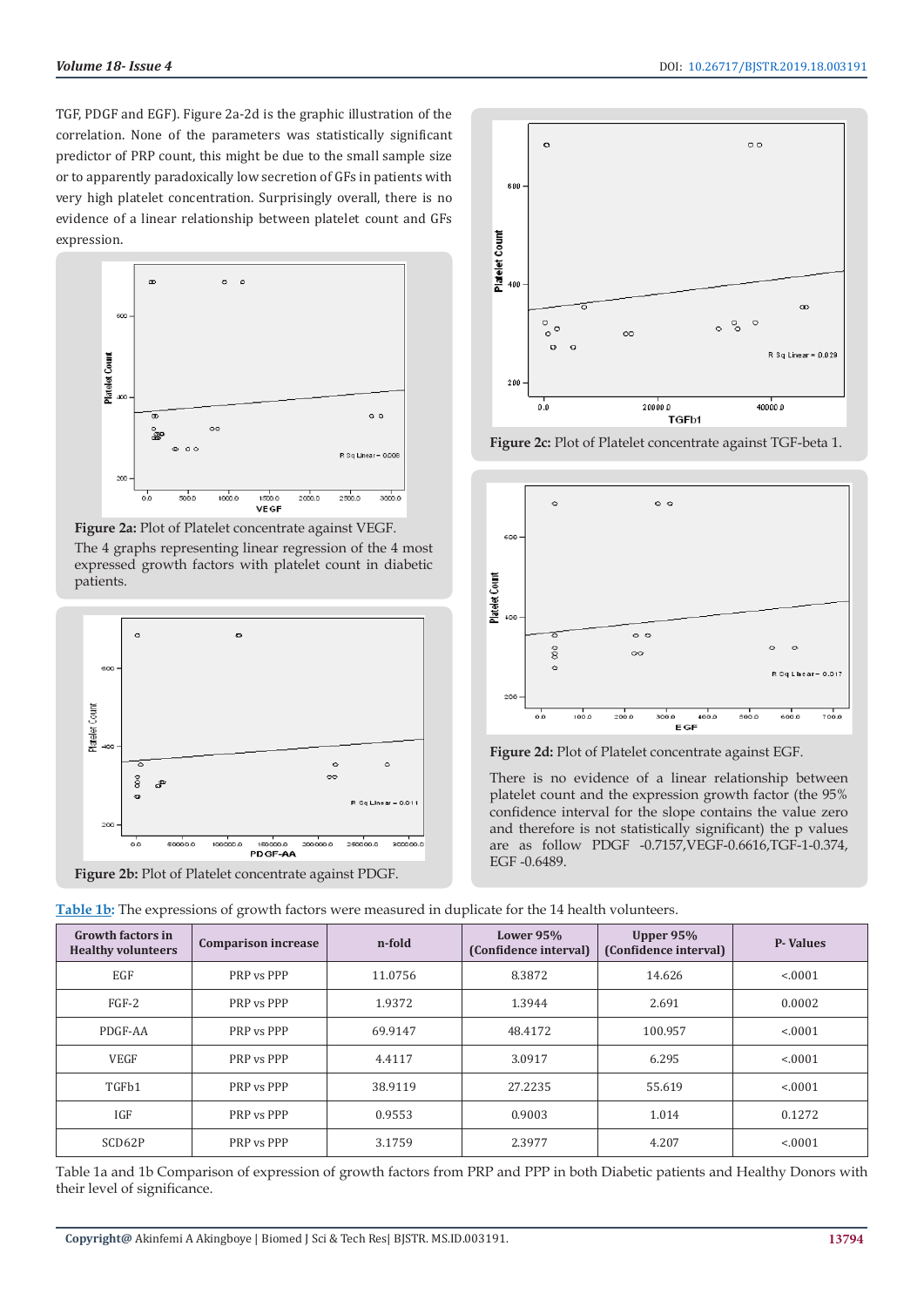#### **Discussion**

All measurements were performed in duplicate using validated commercially available ELISA and millipore kit, and coefficient of variance was <5%. For all analysis, the PRP/PPP initially generated was used stored in -80OC and was then activated just before analysis of the GFs. There are published studies that have shown that deep freezing is a safe method for releasing intracellular thrombocyte GFS [13]. The Platelets count from the diabetic patient's serum and from the PRP were within acceptance range and corresponded to values previous reported in literature [14]. The correlation between the GFs and the platelet count from the PRP were weak, this might be due to small sample size, or might be due to isolated incidents of inefficient concentration of PRP. From the clinical point of view, it is important that the platelet concentration process is reliable by using a tested platelet separation device. The data obtained from this study further supports other published series, neither the direct platelet count nor the platelet in PRP could predict the desired expression of the GFs [15].

It is crucial to minimize platelet activation that occurs during PRP preparation, this is because activation results in untimely release of GFS, which could result in deletion of expressed GFs at the point of use. Furthermore, ability to store- frozen PRP has clinical implications from treating patients that might require repeated application of activated PRP in other to achieve the desire end point such as wound healing. In our study P-selectin was measured after activation of PRP as means of defining the degree of activation, and a 3-fold increase was noticed when PRP was compared with PPP in the healthy donor and the diabetic patient. In a similar study by Eppley et al. P-selectin was measured after centrifugation of PRP before the activation and they reported that there was no significant change in the level as compared with the whole blood [1]. Although our approach was different to the Eppley et al. the levels of GFs expression in our study compares favorably to other published series [4,15].

We compared the GF expression profile between PRP and PPP, contrary to the popular believe that PPP has no GF expression and only useful as a sealant [8], we noticed a significant expression of some growth factors from PPP, particularly from PDGF and TGF were the most prominent amongst the other expressed GF. Theoretically, levels of platelet-derived growth factors in PRP might be expected to depend on the number of platelets involved, which have previously been reported in some studies [15]. However, from our study we were not able to demonstrate a linear relationship. Eppley et al., concluded that the very best correlation was seen with TGF-beta1, which was still quite low, he suggested little correlation between platelet number and GF concentration and that content of the platelets varies from patient to patient. He further explained that this result might be due to by high individual variability in cellular production or storage of cytokines [5]. Of all the GFs identified in the wound cascade, the concentration of IGF-1 was not significantly increased. IGF-1 is primarily excreted by the liver into

the blood plasma; hence the value of IGF is marginally higher in PRP than PPP in both groups. The findings in our study correlate with previous reports [1,6,15,16], which emphasized significant interpatient variability of growth factors expression.

The method of PRP preparation in our study achieved a significant level of GFs expression but there are practical drawbacks to this technique, limitation such as longer time of preparation and problem of fixed volume of whole blood needed to operate the device. However, it is debatable whether this is the most effective method, but it's clinically convenient and user-friendly for the preparation process. In our study, there is an age and gender mismatch between our healthy volunteer and the diabetic group, however, other studies have also suggested that gender and age are not predictive factors in determining GFs expressions [16]. Further study with a control disease group will be more helpful to address the effect of chronic disease on GFs expression. Reliable prediction of GFs levels in PRP samples is necessary to ensure reliable and reproducible use of PRP for clinical treatment, since the regenerative potency of PRP undoubtedly depends on its GFs Level [17]. It is also therefore clinically relevant to recognize that each PRP processing method may differ as regards to platelet counts and activation techniques which may have implications for GF release and expressions [16].

Autologous derived Platelet rich plasma is promising novel technique that has found various applications beyond its initial application in periodontics and maxillofacial surgery [1,11,14]. It has been used in sport medicine with positive results in areas of cruciate ligament reconstruction, soft tissue injury, tendon and ligament injury. PRP have also been applied bariatric surgery, Brady et al. [18]. used PRP via an endoscopic delivery system, after laparoscopic Roux-en Y gastric bypass procedure to prevent bleeding and infection anastomotic leaks. He concluded that the use of PRP contributes significantly to wound healing and improved clinical outcome Furthermore, autologous fibrin derived from PPP, has been used as a biological sealant during aortic anastomosis during thoracoabdominal aortic surgery.

In a randomized control trial of endovascular repair of abdominal aortic aneurysm repair, with 50 patients in each arms of the treatment group, Saratzis et. al, reported a significantly lower postoperative hospital stay and lower inguinal wound-related complication [19]. Following clinical trials on the efficacy of PDGF-BB (Becaplermin) in treating neuropathic diabetic foot ulcers, evidence suggests that bests results are obtained with PDGF-BB in combination with the aggressive debridement, a process which removes senescent fibroblast and pathogens from chronic wounds [4,20,21]. It was postulated that autologous derived Platelet-rich plasma has an advantage over the single recombinant GF, because the GFs have synergistic effect of the GF on each other and they promote mitogenesis of mesenchymal stem cells at the wound site [22]. The postulated therapeutic advantage has not been proven in any clinical trial.